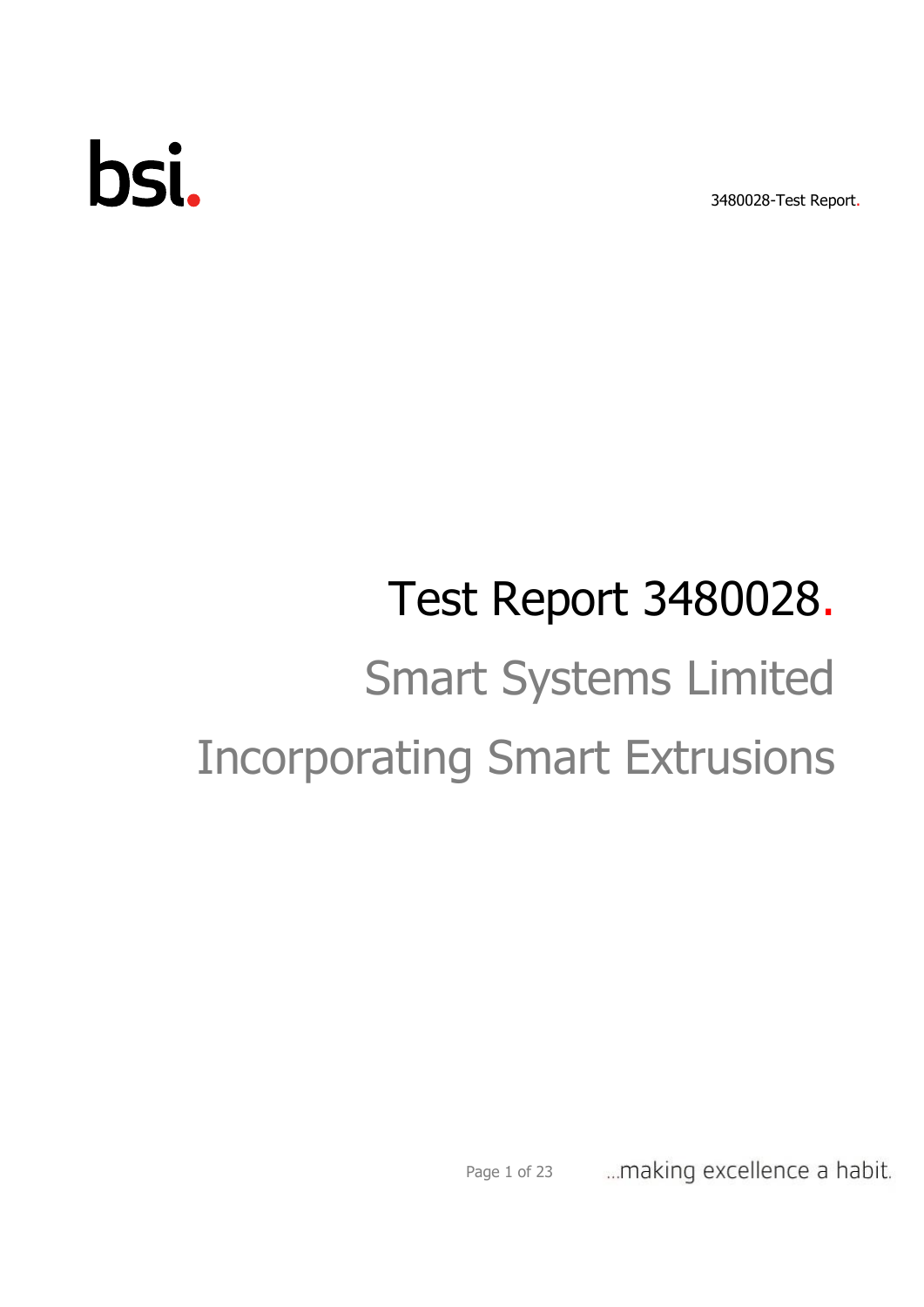

This report has been prepared by Jack Nicholls and relates to the activity detailed below:

| <b>Client Details</b>                                                                                                               |
|-------------------------------------------------------------------------------------------------------------------------------------|
| <b>Smart Systems Limited</b><br><b>Incorporating Smart Extrusions</b><br>Arnolds Way<br>Yatton<br><b>BS49 4QN</b><br>United Kingdom |
|                                                                                                                                     |
|                                                                                                                                     |
|                                                                                                                                     |
|                                                                                                                                     |

The report has been approved for issue by David Vinyard – Senior Test Engineer

**Approved For Issue Approver Name:** Issue Date: 6 May 2022

# Objectives.

Direct Test

# Product Scope.

Visofold 6000 Aluminium Bi-Fold Door

# Report Summary.

The sample was received on 05 March 2022 and the testing was started on 15 March 2022.

The sample submitted complied with the requirements of the test work conducted.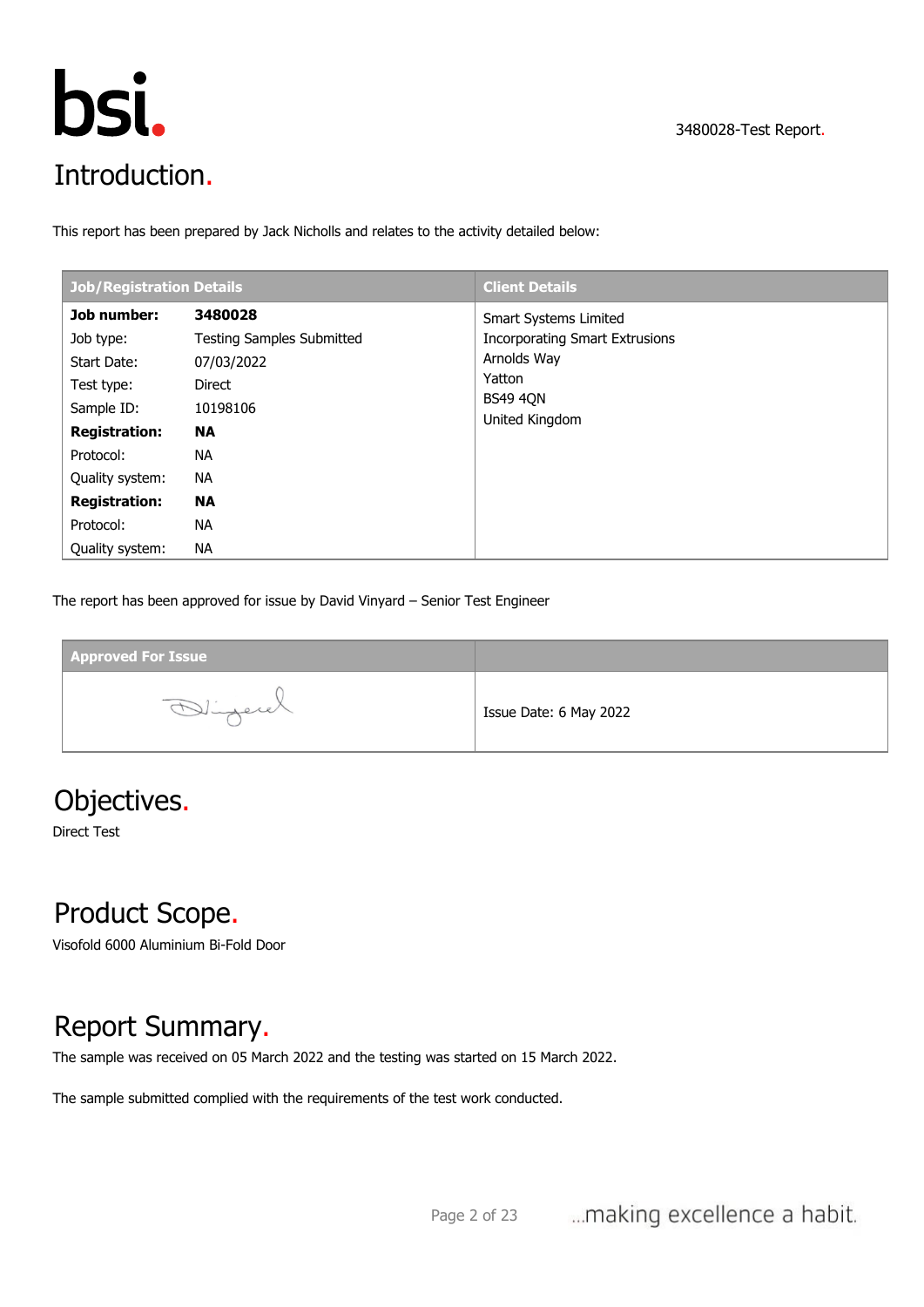

# PAS 24:2016 Direct Test.

1 off three leaf open out fully glazed in bi-fold door assembly with a fully rebated threshold

(Sample ID No 10198106)

Date sample received: 05 March 2022

# Test Results.

| 1. | Manipulation                           | The test sample met the requirements of the Specification in respect of B.4.3     |
|----|----------------------------------------|-----------------------------------------------------------------------------------|
| 2. | Infill Removal                         | The test sample met the requirements of the Specification in respect of B.4.4     |
| 3. | <b>Mechanical Loading</b>              | The test sample met the requirements of the Specification in respect of B.4.5     |
| 4. | <b>Manual Check Test</b>               | The test sample met the requirements of the Specification in respect of B.4.6     |
| 5. | Soft Body Impact                       | The test sample met the requirements of the Specification in respect of B.4.8     |
| 6. | Hard Body Impact                       | The test sample met the requirements of the Specification in respect of B.4.9.2.2 |
| 7. | Security Hardware<br>and Cylinder Test | The test sample met the requirements of the Specification in respect of Annex A   |

# B.2 Sample Selection.

The sample submitted for tests was selected using the criteria in B.2 of the Specification. The sample was submitted for test mounted in a 75mm x 100mm timber subframe in accordance with the manufacturer's installation requirements. The test sample was manufactured by the client.

# B.3 Requirements for Test Apparatus.

The test apparatus for the manual and mechanical tests is shown in figures B.2 to B.5.

# B.4 Test Methods.

The method of testing the sample followed the sequence detailed in B.4 of the Specification.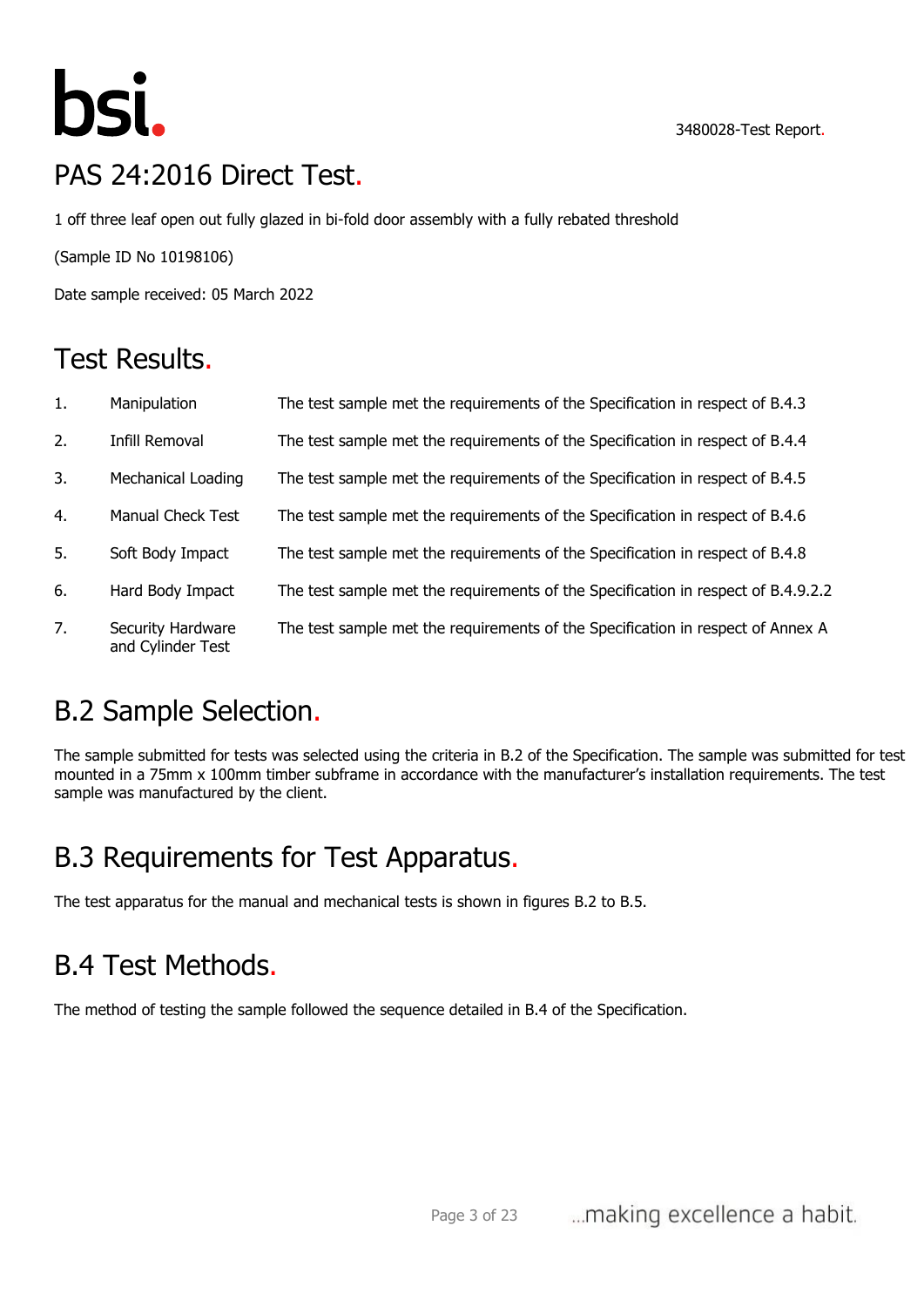

3480028-Test Report.

# Description of Sample.

| <b>Sample Type -</b>            |                                                 |                                                                     | Three leaf open out fully glazed in bi-fold door assembly with a fully rebated threshold                                                                             |
|---------------------------------|-------------------------------------------------|---------------------------------------------------------------------|----------------------------------------------------------------------------------------------------------------------------------------------------------------------|
| <b>Material -</b>               | Aluminium                                       |                                                                     |                                                                                                                                                                      |
| <b>Construction -</b>           | Cleated                                         |                                                                     |                                                                                                                                                                      |
| <b>Fittings -</b>               | <b>Active leaf</b><br><b>Two passive leaves</b> | Two rollers, two shoot bolts and eight pin hinges                   | A five-point locking (two hook bolts, two cams, one dead bolt and two shoot bolts) FUHR<br>espagnolette system, key lockable handle, 3* cylinder and four pin hinges |
| <b>Classification -</b>         | D                                               |                                                                     |                                                                                                                                                                      |
| Glass -                         |                                                 | Double glazed 4-20-4mm toughened glass sealed units                 |                                                                                                                                                                      |
| Panel -                         | Not applicable                                  |                                                                     |                                                                                                                                                                      |
| <b>Glass Retention System -</b> | Internal beads and gaskets                      |                                                                     |                                                                                                                                                                      |
| <b>Sample dimensions -</b>      | Overall -<br>Active Leaf -                      | Length: 3133mm<br>Length: 1000mm<br>Passive Leaves - Length: 1000mm | Height: 2293mm<br>Height: 2200mm<br>Height: 2200mm                                                                                                                   |
| Date of test -                  | 15 March 2022                                   |                                                                     |                                                                                                                                                                      |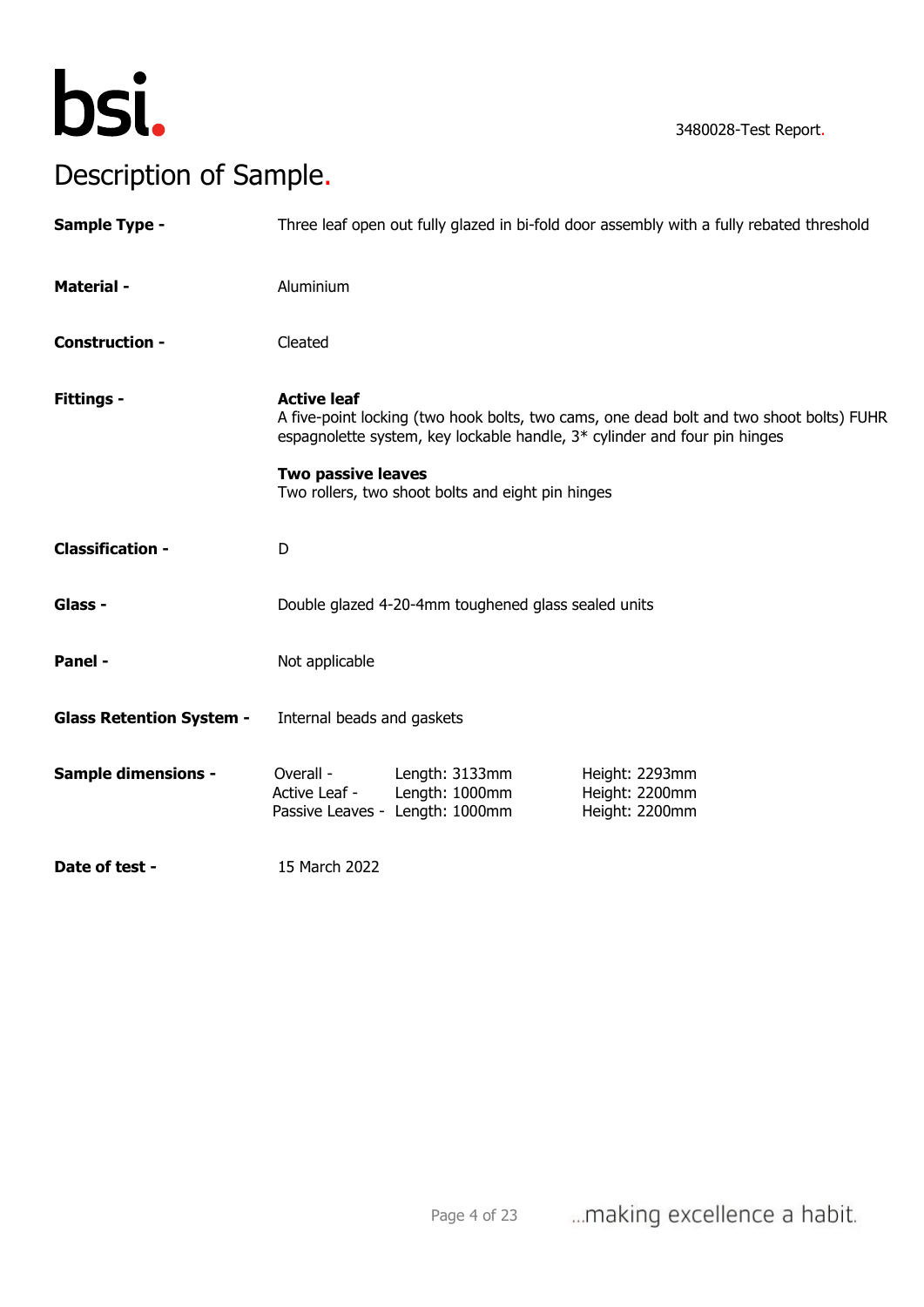

Material: **Aluminium** 

Bead Size: 20.5mm x 15.5mm

# Visofold 6000, Open Out, 3 Panel Layout. Fully Rebated. Pas 24 Security Test.

| <b>Outer Frame width</b>              | 3133mm                | <b>Outer Frame Material</b>     | Aluminium          |
|---------------------------------------|-----------------------|---------------------------------|--------------------|
| <b>Outer Frame height</b>             | 2293mm                | <b>Outer Frame Gasket</b>       |                    |
| <b>Outer Frame Part Numbers</b>       |                       | Gasket Type                     | Edpm               |
| Top                                   | <b>DV614</b>          | Manufacturer                    | Reddiplex.         |
| <b>Bottom</b>                         | <b>DV614</b>          | <b>Product Name</b>             | Sealing Gasket.    |
| Lock Side                             | <b>DV614</b>          | Product Code                    | ACDV244, ACDV272   |
| Hinge Side                            | <b>DV614</b>          | <b>Threshold Gasket</b>         |                    |
| <b>Outer Frame section dimensions</b> |                       | Manufacturer                    | Reddiplex.         |
| Width                                 | 76mm                  | Product name                    | Outer Frame Gasket |
| Depth                                 | 55 <sub>mm</sub>      | Product Code                    | <b>ACDV 582</b>    |
| <b>Cill</b>                           |                       | Materials                       | Edpm.              |
| Manufacturer                          | <b>Smart Systems</b>  | <b>Outer Frame Joint Method</b> |                    |
| <b>Product Name</b>                   | 150mm Projecting Cill | Head                            | Cleat and Glue.    |
| Product code                          | <b>ETC457</b>         | Foot                            | Cleat and Glue.    |
| Material                              | Aluminium             |                                 |                    |

| Leaf                      |                      | <b>Leaf Material:</b>       | Aluminium            |
|---------------------------|----------------------|-----------------------------|----------------------|
| Leaf Width:               | 1000mm               | <b>Leaf Gasket</b>          |                      |
| Leaf Height:              | 2200mm               | Gasket type:                | Edpm                 |
| <b>Leaf Part Numbers:</b> |                      | Manufacturer:               | Reddplex.            |
| Top:                      | <b>DV624</b>         | <b>Product Name:</b>        | Sealing Gasket       |
| Bottom:                   | <b>DV624</b>         | Product Code                | ACDV272              |
| Lock side:                | <b>DV624</b>         | <b>Head and Jamb Insert</b> |                      |
| Hinge Side                | <b>DV624</b>         | Manufacturer:               | <b>Smart Systems</b> |
| Leaf section size         |                      | Product name:               | Head and Jamb Insert |
| Width:                    | 74.5mm               | Product code:               | <b>DV545N</b>        |
| Depth:                    | 41.5mm               | Material:                   | Aluminium            |
| Rebate Adaptor.           |                      | Leaf joint method           |                      |
| Manufacturer:             | Smart Systems.       | Head:                       | Cleat and Glue.      |
| <b>Product Name:</b>      | Rebate Adaptor.      | Foot:                       | Cleat and Glue.      |
| Product Code:             | <b>DV662</b>         |                             |                      |
| Material:                 | Aluminium            |                             |                      |
| <b>Bead</b>               |                      |                             |                      |
| Manufacturer:             | <b>Smart Systems</b> |                             |                      |
| <b>Product Name:</b>      | Glazing Bead.        |                             |                      |
| Product Code:             | <b>ETC272</b>        |                             |                      |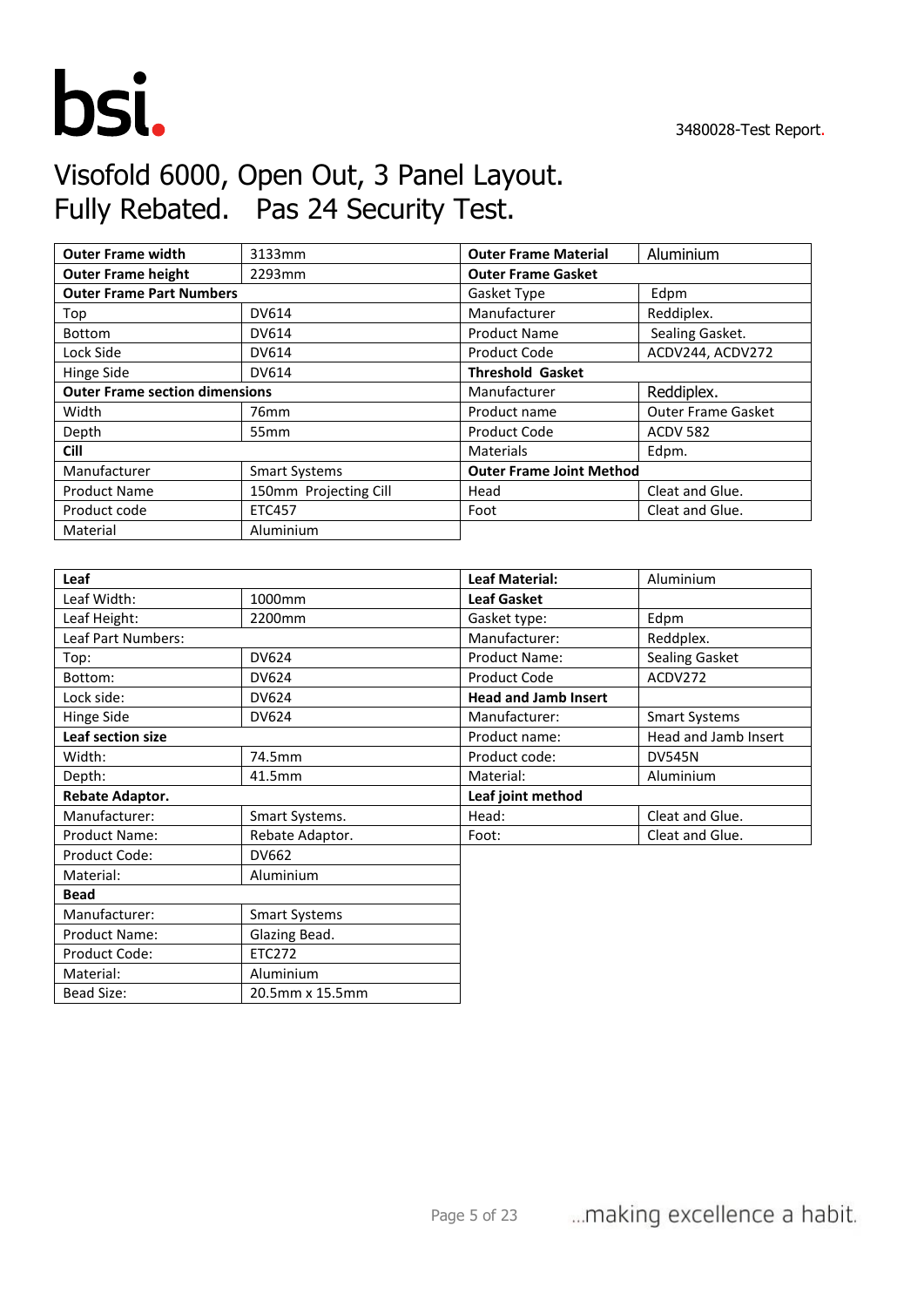

# Visofold 6000, Open Out, 3 Panel Layout. Fully Rebated. Pas 24 Security Test.

| <b>Glazing Unit</b>            |                       | <b>Glazing Gasket</b>   |            |         |
|--------------------------------|-----------------------|-------------------------|------------|---------|
| Manufacturer:                  | <b>Cornwall Glass</b> | Gasket Type:            | Edpm       |         |
| <b>Inner Thickness:</b>        | 4 <sub>mm</sub>       | Manufacturer:           | Reddiplex. |         |
| Spacer Material:               | Aluminium             | <b>Product Name:</b>    | E Gasket   | Wedge.  |
| <b>Outer Thickness:</b>        | 4mm                   | Product Code            | ACET842    | ACET840 |
| Unit Sizes:                    | 941mm x 2141mm        | <b>Glazing Clip NA.</b> |            |         |
| <b>Glazing Tape Details NA</b> |                       | Manufacturer:           |            |         |
| Manufacturer:                  |                       | <b>Product Name:</b>    |            |         |
| <b>Product Name:</b>           |                       | <b>Product Code</b>     |            |         |
| Product Code                   |                       |                         |            |         |

| <b>Hardware</b>        |            |                             | <b>Fixings</b>      | Quantity       |
|------------------------|------------|-----------------------------|---------------------|----------------|
| Hinges:                | ACDV331    | Intermediate Hinges.        | M5 Machine Screws.  | 15.            |
|                        |            |                             | <b>Fixing Plate</b> |                |
|                        |            |                             | No 10 Self Tapping  |                |
|                        |            |                             | Screw.              |                |
| Hinge Protectors:      | NA.        |                             |                     |                |
| Lock: And Keep Set.    | ACDV576.   | Fuhr Lock And Keep.         | <b>ACET 060</b>     | 1.             |
| Cylinder:              | ACCY5050S3 | UAP 3 Star Cylinder.        | M5 Machine Screw.   | $\mathbf{1}$ . |
| Handle:                | ACDV251    | Fab and Fix. Lever / Lever. | M5 Machine Screw.   | 1 Pair.        |
| <b>Top Guide</b>       | ACDV567    | Banks.                      | M4 Machine Screws.  | $\mathbf{1}$   |
| <b>Bottom Roller</b>   | ACDV566    | Banks.                      | M4 Machine Screws.  | $\mathbf{1}$   |
| Shoot bolt Kit         | ACDV663    | Banks. Top and Bottom Shoot | M4 Machine Screws.  | $\mathbf{1}$   |
|                        |            | Bolt Kit.                   | Fixing Plate.       |                |
| Shoot Bolt Guide       |            |                             |                     |                |
| Fixings.               | ACET190    | <b>SFS Polyamide Screws</b> |                     | 2              |
| Shoot Bolt Handle.     | ACDV625    | Locking Pop up Handle       | M5 Machine Screw.   | $\mathbf{1}$   |
| Anti Lift Blocks       | ACDV081    | Atc China Anti Lift         | <b>ACET 064</b>     | $\overline{4}$ |
| <b>Corner Gaskets</b>  | ACDV275    |                             |                     | 6.             |
|                        | ACDV375    |                             |                     | 4              |
| Hinge D Handle         | ACDV234    | Banks. D Handle.            | M5 Machine Screws.  | $\mathbf{1}$   |
|                        |            |                             | <b>Fixing Plate</b> |                |
|                        |            |                             |                     |                |
| Threshold Keep         | ACDV667    | Banks. Bottom Shoot Bolt    | M4 Machine Screws.  | $\mathbf{1}$   |
|                        |            | Keep.                       |                     |                |
| Cill End Caps          | ACET157    | ATC China. Cill End Caps.   |                     |                |
| <b>Sealing Glue</b>    | ACSIL04    |                             |                     |                |
| Cleat Glue.            | ACSIL013   |                             |                     |                |
| <b>Rubber Sealant</b>  | ACSIL05.   |                             |                     |                |
| Stainless Steel Track. | VG53.      |                             |                     | $\overline{2}$ |
|                        |            |                             |                     |                |
| <b>Bridge Packers</b>  | ACDV571    | Setting Blocks.             | Self Adhesive.      | 24.            |
|                        |            |                             |                     |                |
|                        |            |                             |                     |                |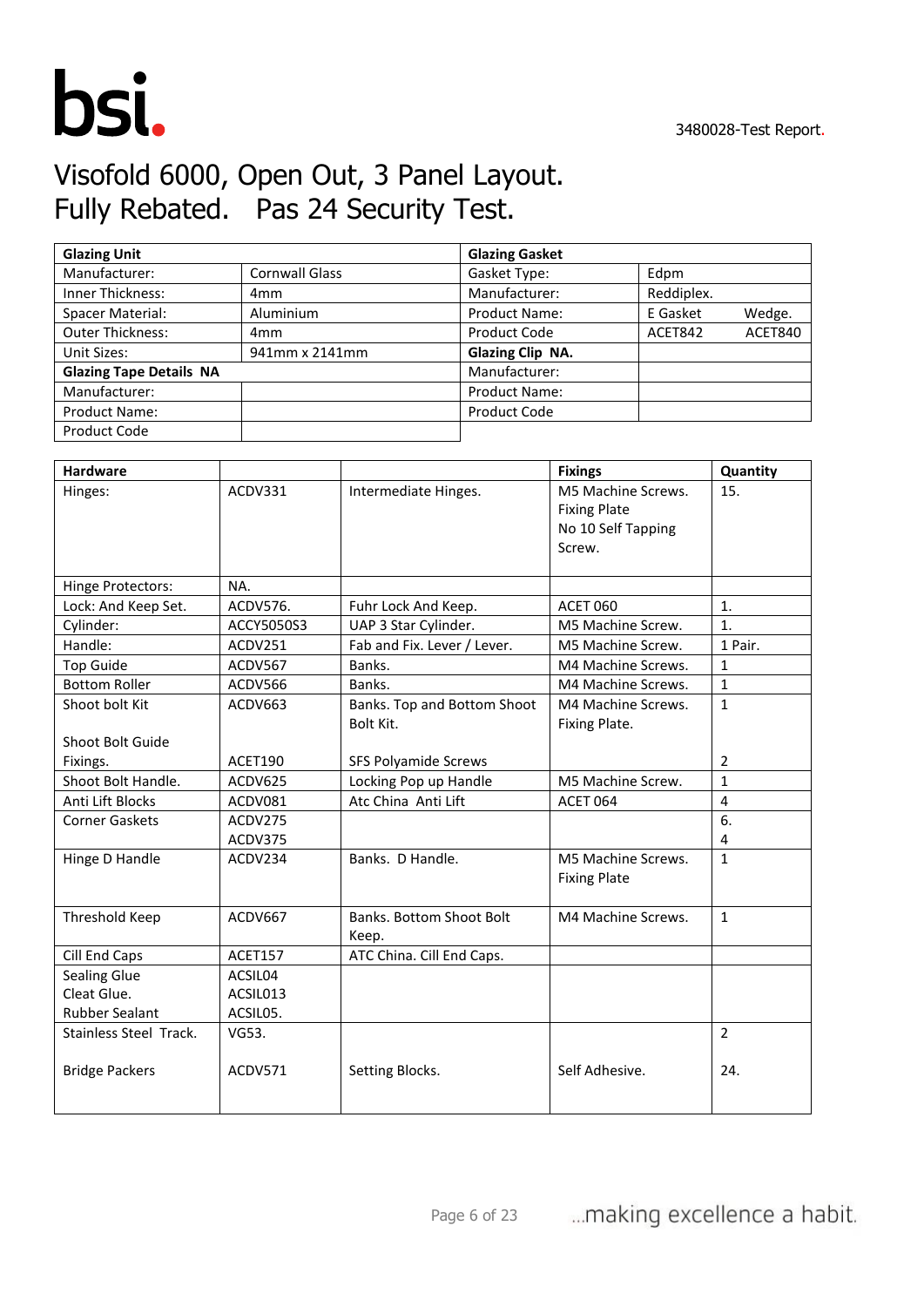# bsi.

# Test Results.

#### Performance Requirements **Assessment**

#### B.4.3 Manipulation Test A

The sample was mounted, vertically and square, in the test rig as described in B.3.1.

The test was carried out in accordance with the given objective of this Annex using the procedure detailed in B.4.3.1 and the tools described in Group A and Group B where applicable.

The sample was closed and locked and the key removed. Although there is a 15 minute overall time limit no one technique was used for more than three minutes.

No tools effective.

No entry gained by any technique within three minutes. Pass

Date of test – 15 March 2022 Test engineer(s) – Errol Creary & Dave Vinyard Laboratory temperature – 22.8°C

#### B.4.4 Cutting and Infill Medium Removal Test

#### B.4.4.2 Infill Manual Test

The sample was mounted, vertically and square, in the test rig as described in B.3.1.

The test was carried out in accordance with the requirements of this Annex using the tools described in Group A and Group B where applicable.

A craft knife was used to cut the gasket

No entry gained within three minutes. Pass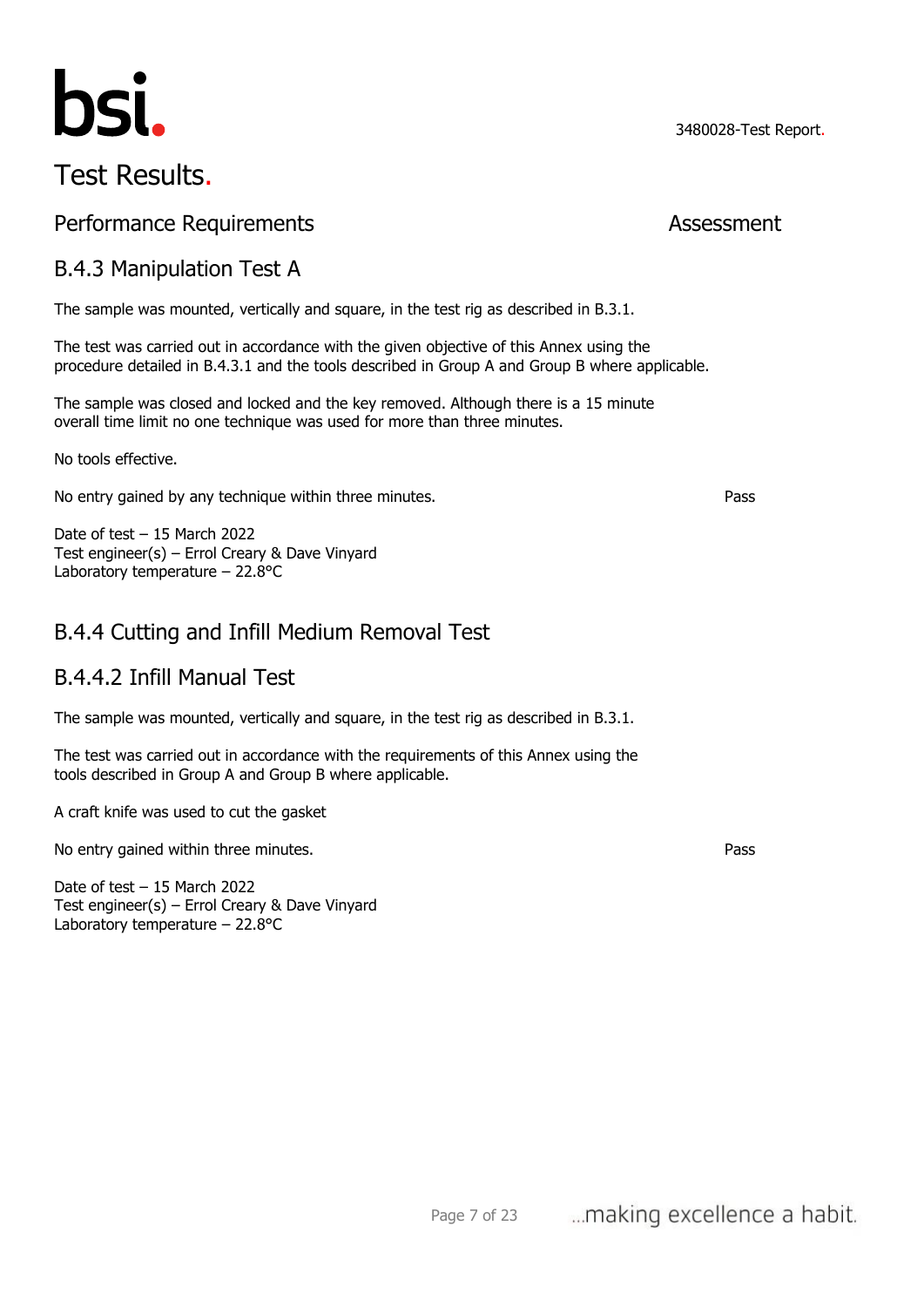

#### Performance Requirements (Continued). Assessment

#### B.4.4.3 Infill Mechanical Test

The sample was mounted, vertically and square, in the test rig as described in B.3.1.

The test was carried out with a perpendicular-to-plane load of 2.0kN applied to each corner of the glazing.

No evidence of bead failure. No entry gained. Pass

Date of test – 15 March 2022 Test engineer(s) – Errol Creary & Dave Vinyard Laboratory temperature – 22.8°C

#### B.4.4.4 Manual Cutting Test

Not applicable.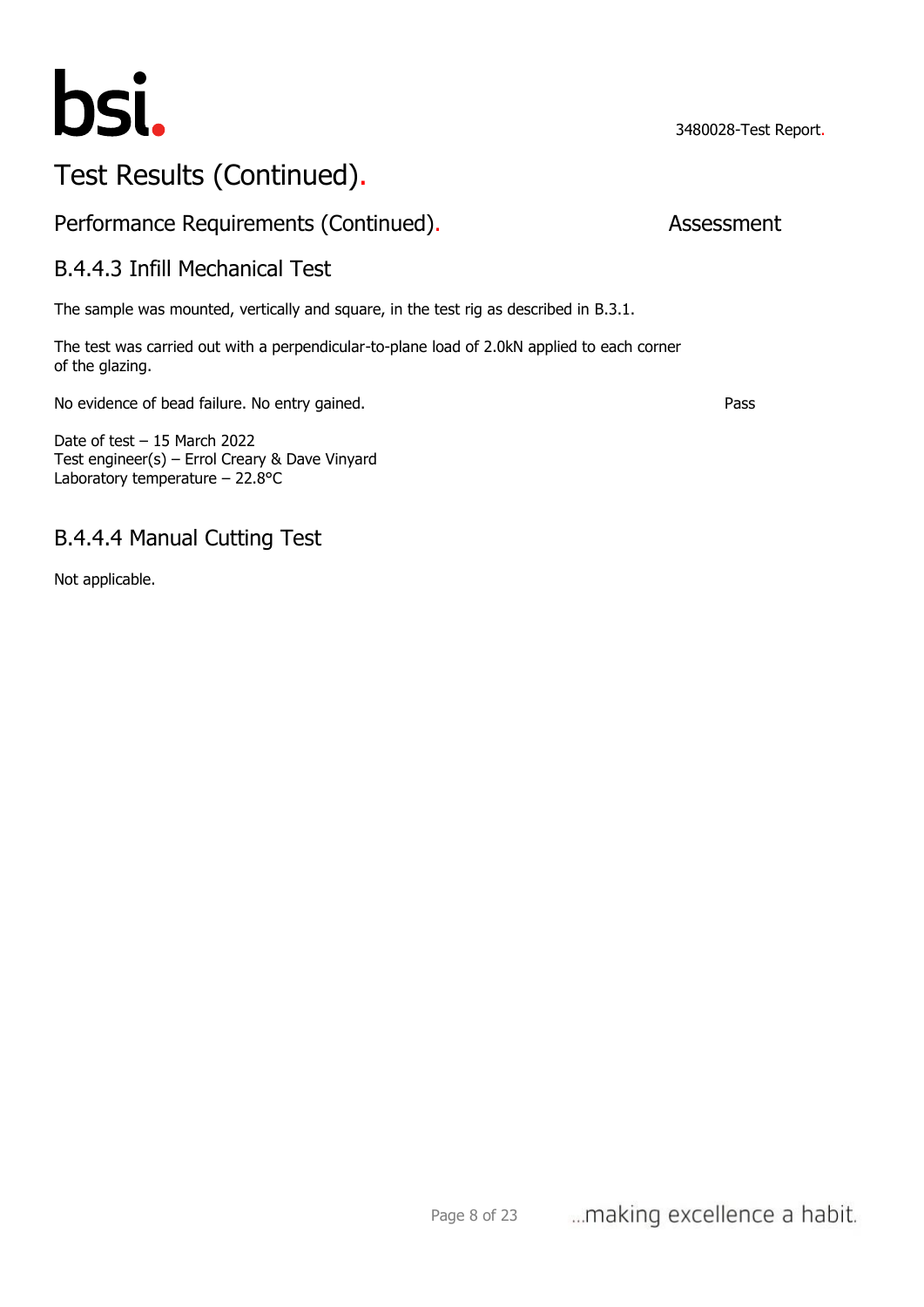

### Performance Requirements (Continued).

# B.4.5 Mechanical Loading Test

The sample was mounted, vertically and square, in the test rig.

The test was carried out in accordance with the procedures detailed in B.4.5, using loading cases B.1 to B.6 and Figures B.12 for loading sequence, and using the test apparatus detailed in Figures B.6 to B.6.

Diagram of load points

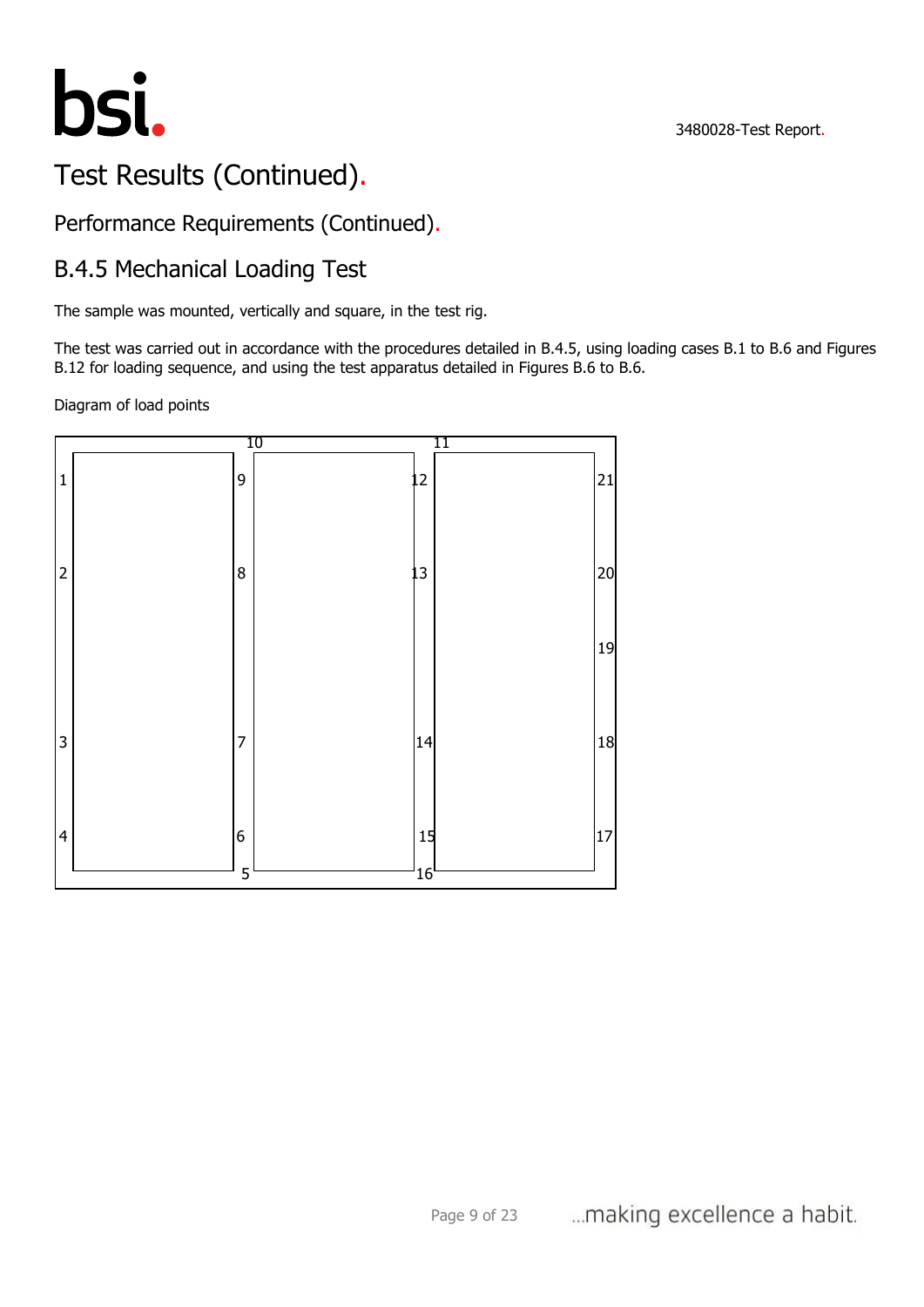

#### B.4.5.2 Loading Procedure

#### **First Sequence**

1. Hinge (upper left jamb)

Standard loading case used: 1

Load applied in plane: 1.5kN at right angles to the edge and towards the opposite edge Load applied perpendicular to plane: 4.5kN applied for ten seconds

2. Hinge (upper left jamb)

Standard loading case used: 1

Load applied in plane: 1.5kN at right angles to the edge and towards the opposite edge Load applied perpendicular to plane: 4.5kN applied for ten seconds

3. Hinge (lower left jamb)

Standard loading case used: 1

Load applied in plane: 1.5kN at right angles to the edge and towards the opposite edge Load applied perpendicular to plane: 4.5kN applied for ten seconds

4. Hinge (lower left jamb)

Standard loading case used: 1

Load applied in plane: 1.5kN at right angles to the edge and towards the opposite edge Load applied perpendicular to plane: 4.5kN applied for ten seconds

5. Shoot Bolt (threshold of passive leaf)

Standard loading case used: 5

Load applied in plane: 1.5kN along the edge in the direction to disengage the bolt Load applied perpendicular to plane: 4.5kN applied for ten seconds

6. Hinge (lower passive to passive leaves)

Standard loading case used: 2

Load applied in plane: 1.5kN at right angles to the edge and towards the opposite edge 1.5kN to oppose the above load Load applied perpendicular to plane: 4.5kN applied for 10 seconds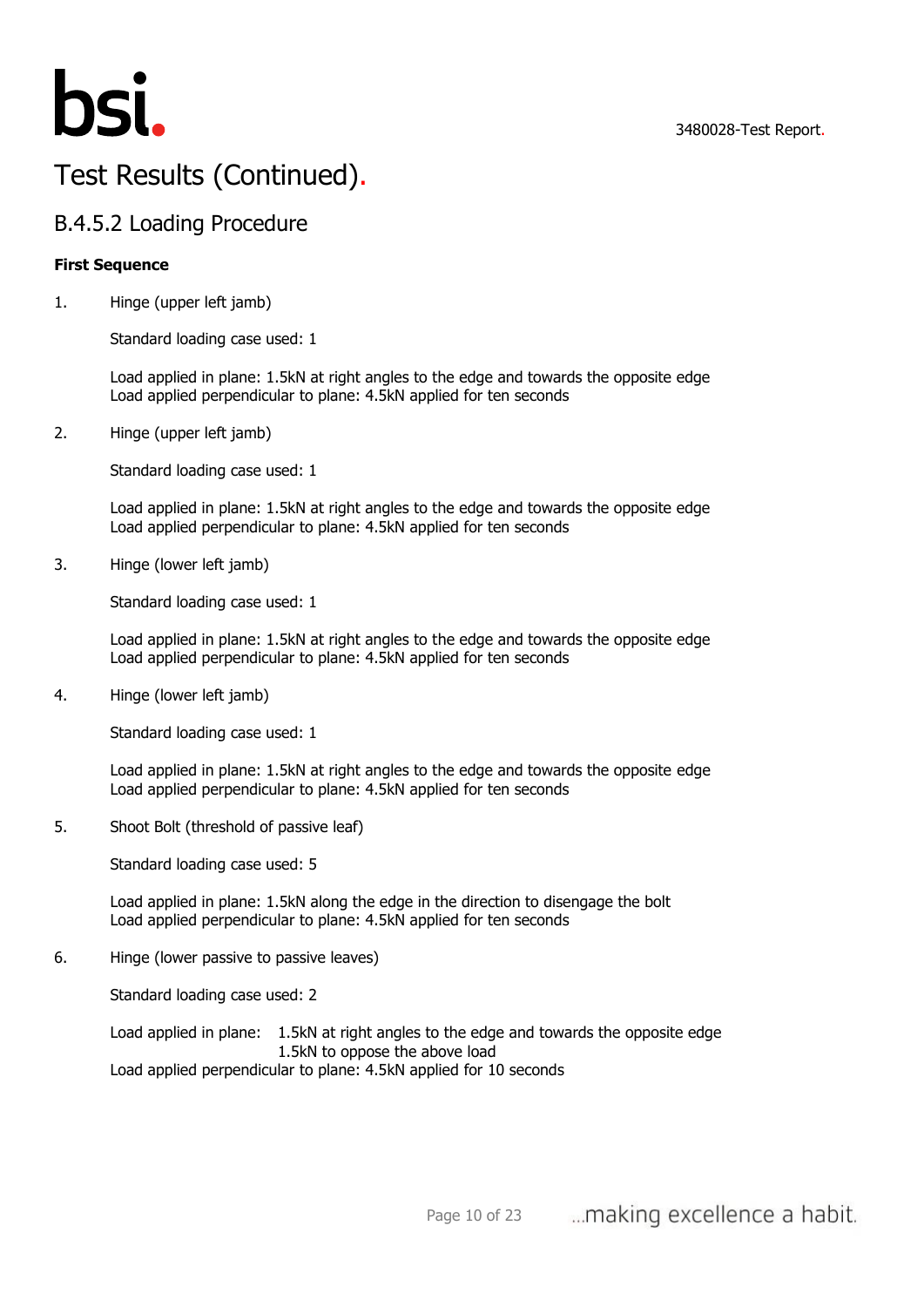

#### B.4.5.2 Loading Procedure (continued)

#### **First Sequence (continued)**

7. Hinge (lower passive to passive leaves)

Standard loading case used: 2

Load applied in plane: 1.5kN at right angles to the edge and towards the opposite edge 1.5kN to oppose the above load Load applied perpendicular to plane: 4.5kN applied for 10 seconds

8. Hinge (upper passive to passive leaves)

Standard loading case used: 2

Load applied in plane: 1.5kN at right angles to the edge and towards the opposite edge 1.5kN to oppose the above load Load applied perpendicular to plane: 4.5kN applied for 10 seconds

9. Hinge (upper passive to passive leaves)

Standard loading case used: 2

Load applied in plane: 1.5kN at right angles to the edge and towards the opposite edge 1.5kN to oppose the above load Load applied perpendicular to plane: 4.5kN applied for 10 seconds

10. Shoot Bolt (head of passive leaf)

Standard loading case used: 5

Load applied in plane: 1.5kN along the edge in the direction to disengage the bolt Load applied perpendicular to plane: 4.5kN applied for ten seconds

11. Roller (head of passive leaf)

Standard loading case used: 11

Load applied in plane: 1.5kN at right angles to the edge and towards the opposite edge Load applied perpendicular to plane: 4.5kN applied for ten seconds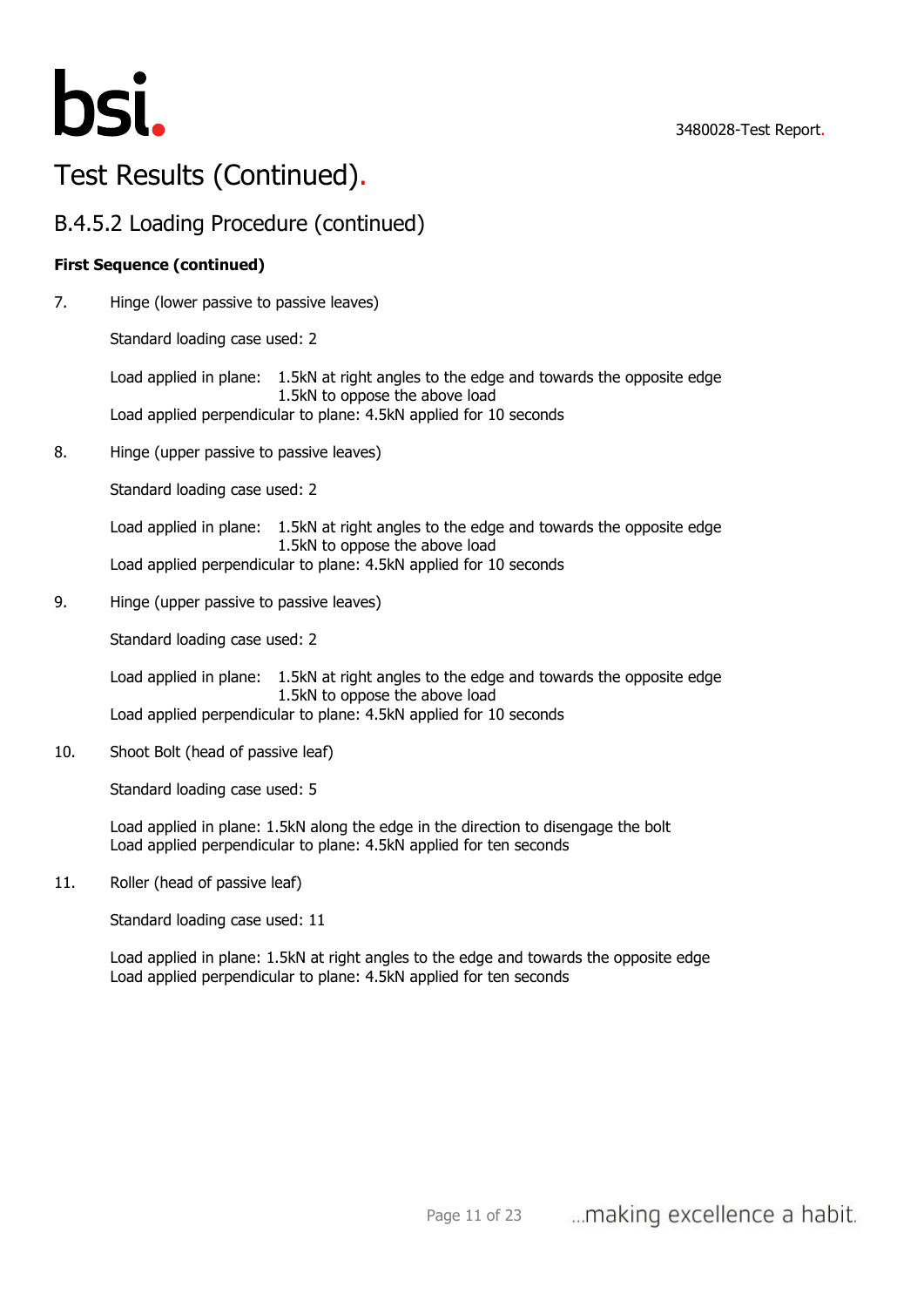

#### B.4.5.2 Loading Procedure (continued)

#### **First Sequence (continued)**

12. Hinge (upper passive to passive leaves)

Standard loading case used: 2

Load applied in plane: 1.5kN at right angles to the edge and towards the opposite edge 1.5kN to oppose the above load Load applied perpendicular to plane: 4.5kN applied for 10 seconds

13. Hinge (upper passive to passive leaves)

Standard loading case used: 2

Load applied in plane: 1.5kN at right angles to the edge and towards the opposite edge 1.5kN to oppose the above load Load applied perpendicular to plane: 4.5kN applied for 10 seconds

14. Hinge (lower passive to passive leaves)

Standard loading case used: 2

Load applied in plane: 1.5kN at right angles to the edge and towards the opposite edge 1.5kN to oppose the above load Load applied perpendicular to plane: 4.5kN applied for 10 seconds

15. Hinge (lower passive to passive leaves)

Standard loading case used: 2

Load applied in plane: 1.5kN at right angles to the edge and towards the opposite edge 1.5kN to oppose the above load Load applied perpendicular to plane: 4.5kN applied for 10 seconds

16. Roller (threshold of passive leaf)

Standard loading case used: 11

Load applied in plane: 1.5kN at right angles to the edge and towards the opposite edge Load applied perpendicular to plane: 4.5kN applied for ten seconds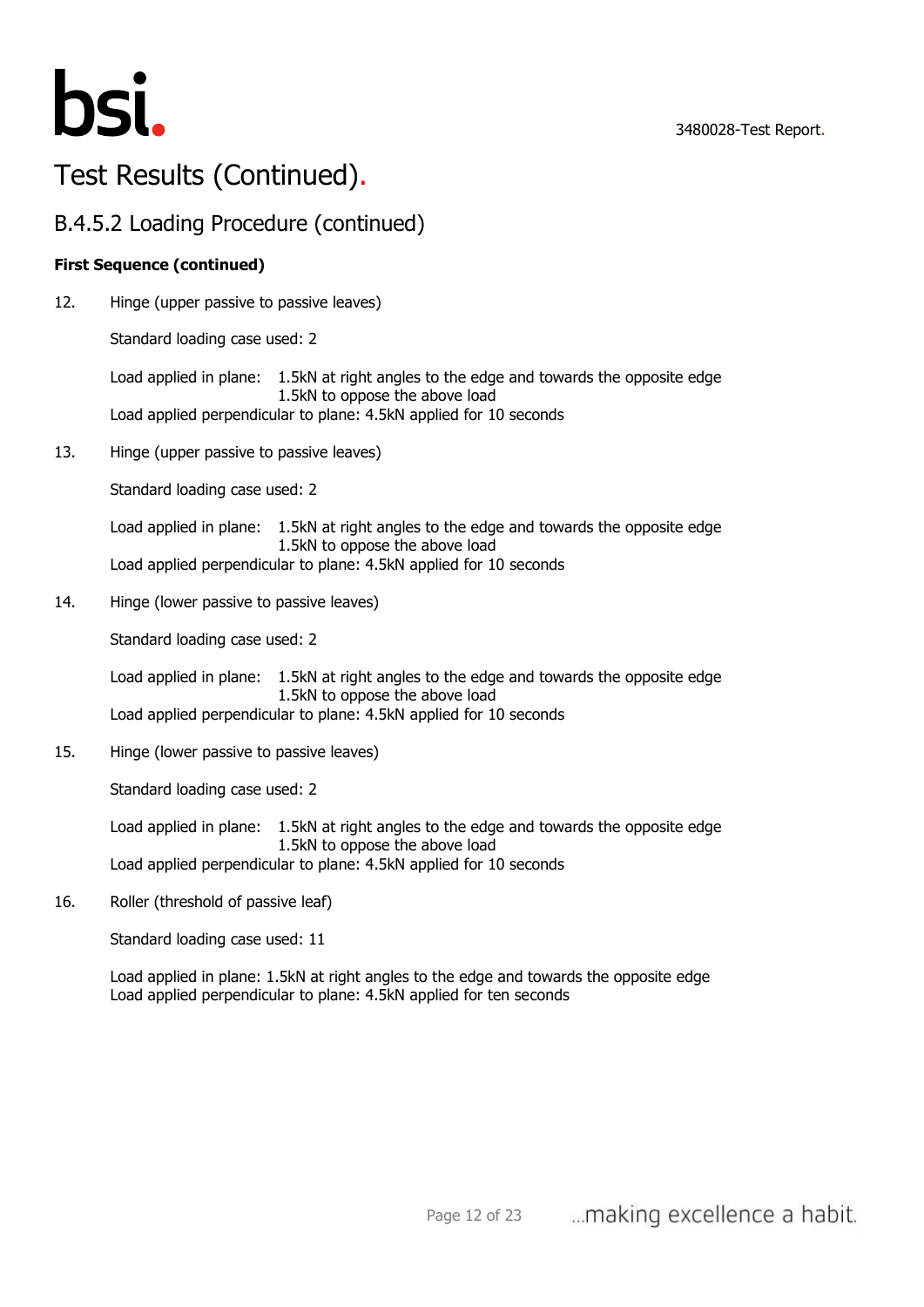

### B.4.5.2 Loading Procedure (continued)

#### **First Sequence (continued)**

17. Cam (lower active leaf)

Standard loading case used: 7

Load applied in plane: 1.5kN along the edge in the direction to disengage the cam Load applied perpendicular to plane: 4.5kN applied for ten seconds

Load applied in plane: 1.5kN at right angles to the edge and towards the opposite edge Load applied perpendicular to plane: 4.5kN applied for ten seconds

18. Hook Bolt (lower active leaf)

Standard loading case used: 7

Load applied in plane: 1.5kN along the edge in the direction to disengage the bolt Load applied perpendicular to plane: 4.5kN applied for ten seconds

Load applied in plane: 1.5kN at right angles to the edge and towards the opposite edge Load applied perpendicular to plane: 4.5kN applied for ten seconds

19. Dead Bolt (centre active leaf)

Standard loading case used: 5

Load applied in plane: 1.5kN at right angles to the edge and towards the opposite edge Load applied perpendicular to plane: 4.5kN applied for ten seconds

20. Hook Bolt (upper active leaf)

Standard loading case used: 7

Load applied in plane: 1.5kN along the edge in the direction to disengage the bolt Load applied perpendicular to plane: 4.5kN applied for ten seconds

Load applied in plane: 1.5kN at right angles to the edge and towards the opposite edge Load applied perpendicular to plane: 4.5kN applied for ten seconds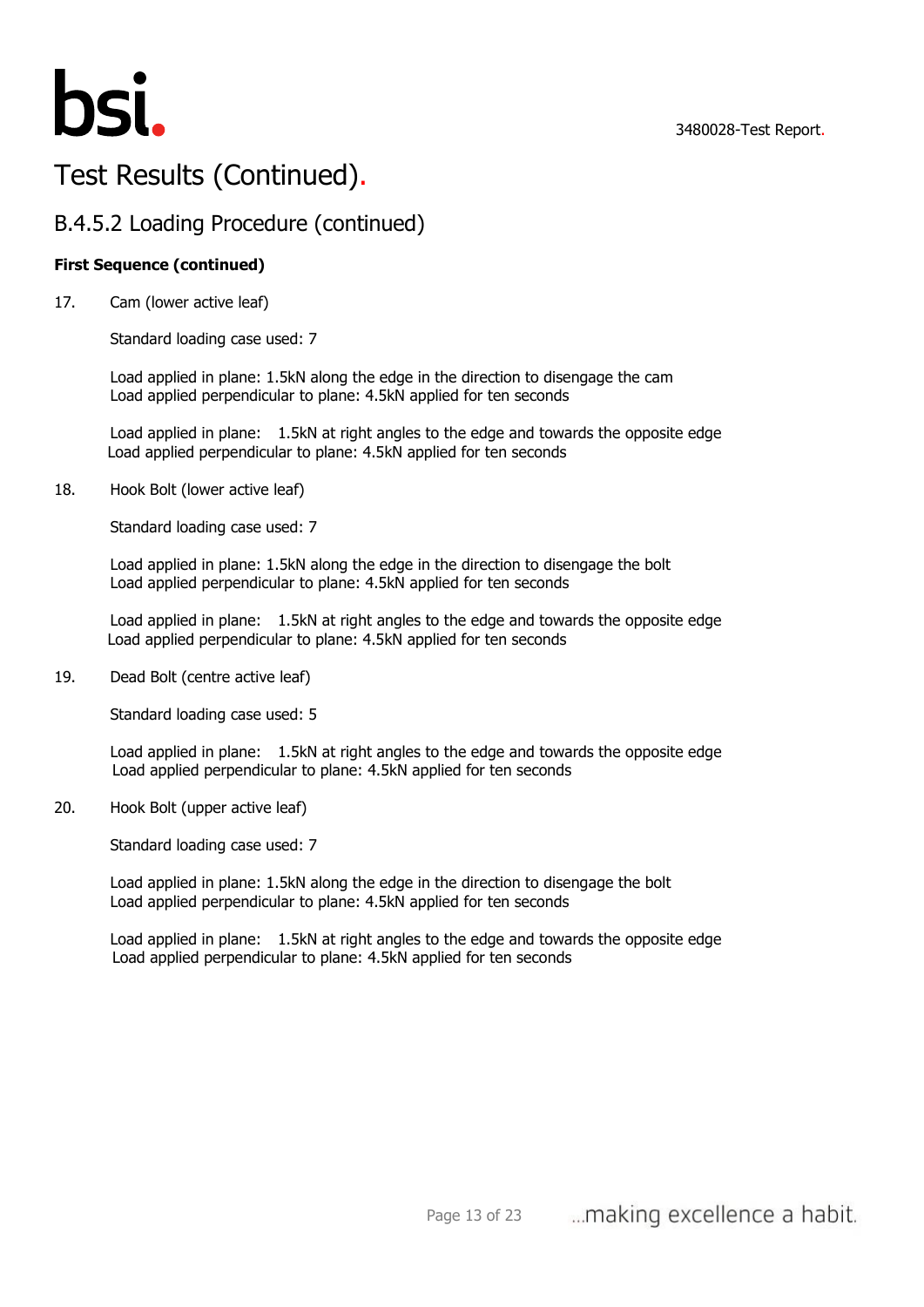

#### Performance Requirements (Continued). The expansion of Assessment

#### B.4.5.2 Loading Procedure (continued)

#### **First Sequence (continued)**

21. Cam (upper active leaf)

Standard loading case used: 7

Load applied in plane: 1.5kN along the edge in the direction to disengage the cam Load applied perpendicular to plane: 4.5kN applied for ten seconds

Load applied in plane: 1.5kN at right angles to the edge and towards the opposite edge Load applied perpendicular to plane: 4.5kN applied for ten seconds

No entry gained Pass

Date of test – 15 March 2022 Test engineer(s) – Errol Creary & Dave Vinyard Laboratory temperature – 22.8°C

#### B.4.3 Manipulation Test B

No fixings were exposed during mechanical loading. Pass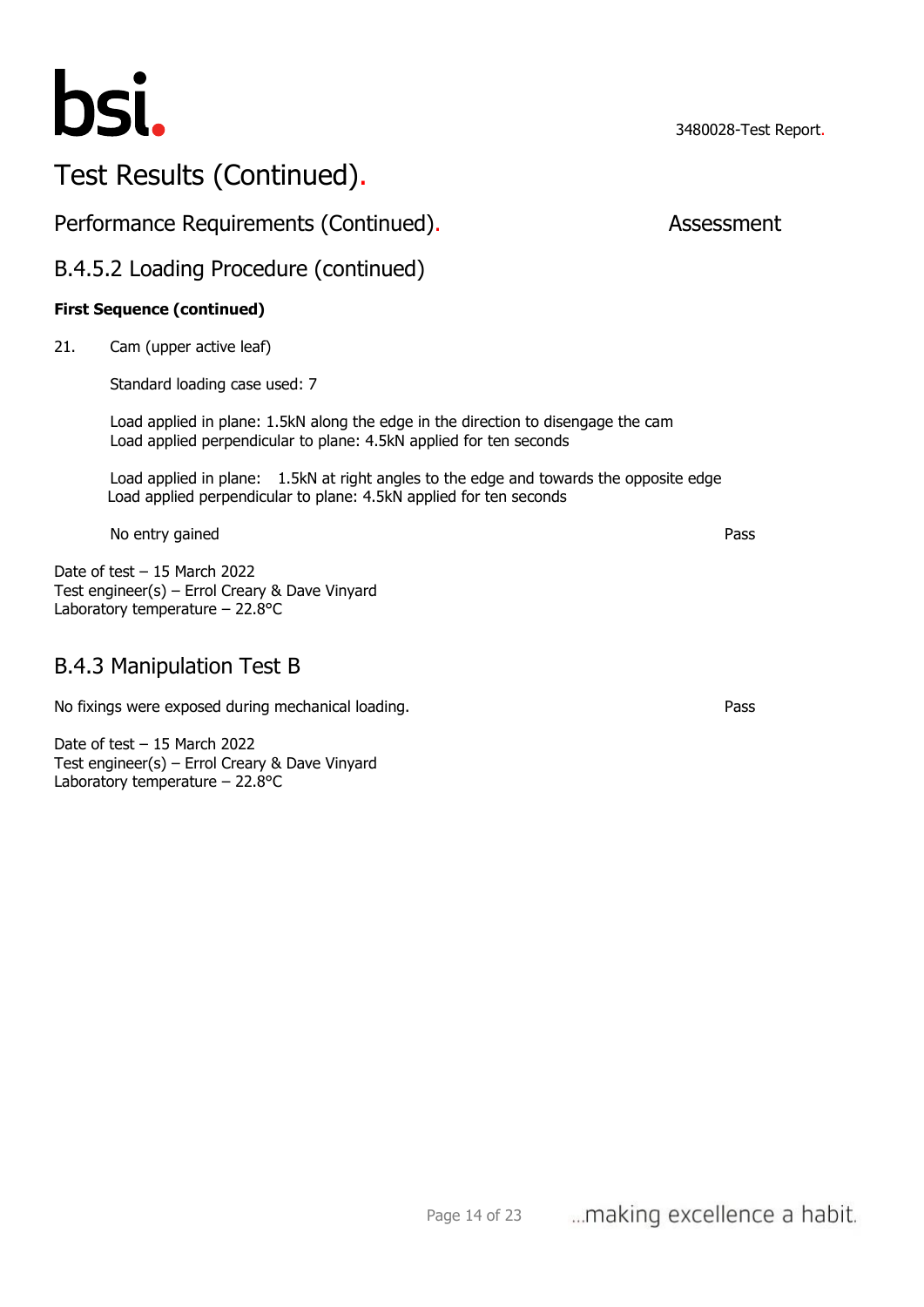



## Performance Requirements (Continued).

### Clause B.4.8 Soft Body Impact Test

The sample was mounted, vertically and square, in the test rig as described in B.3.1

The test was carried out in accordance with the requirements, objectives and procedures detailed in B.4.8.1 using the impact points and procedure described in B.4.8.2 and B.4.8.3 and Figure B.10.

#### Diagram of points of application of loads

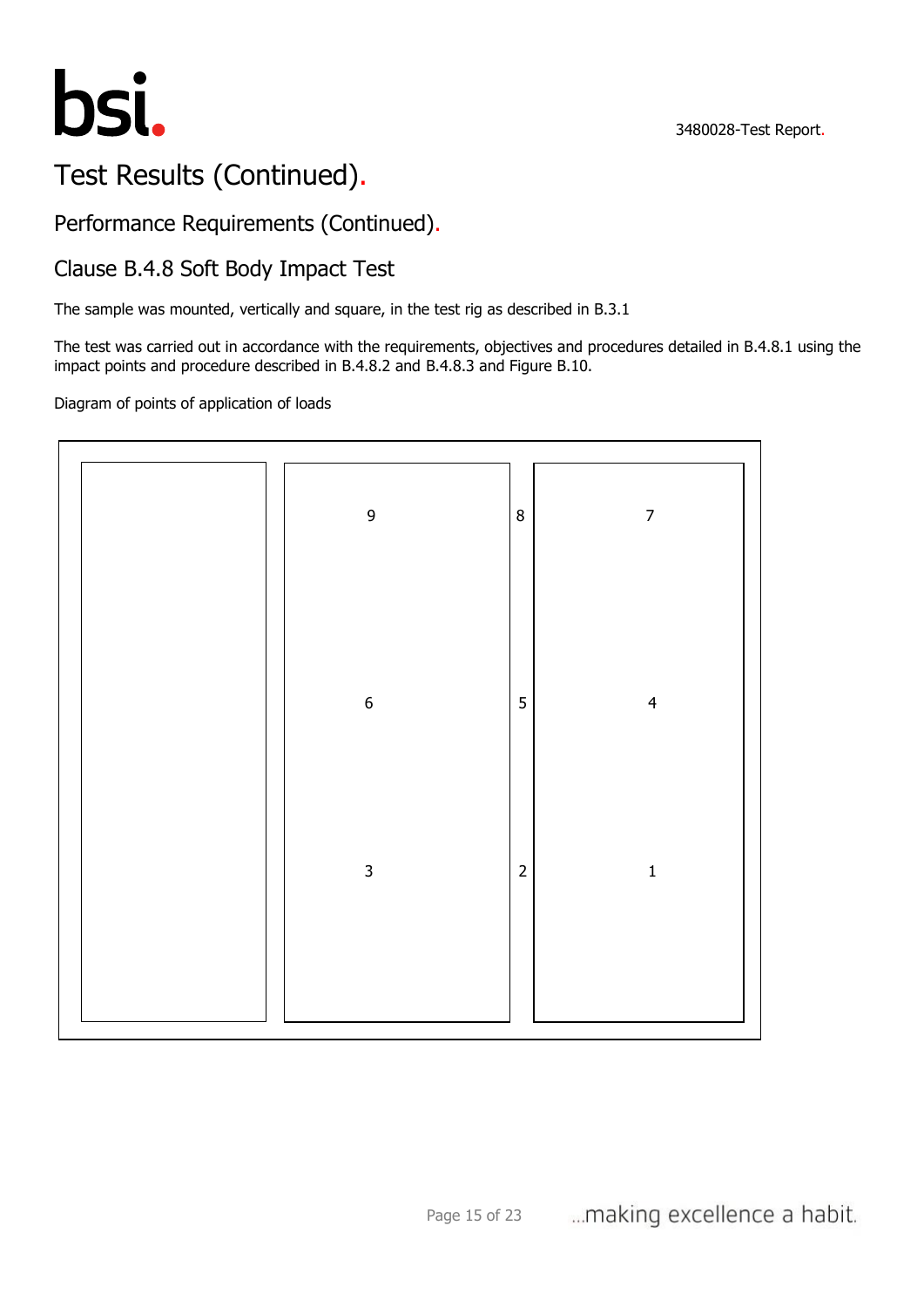

### Performance Requirements (Continued). Assessment

#### Clause B.4.8 Soft Body Impact Test

| <b>Impact point</b> | <b>Position from</b><br>floor level | <b>Effect</b> |
|---------------------|-------------------------------------|---------------|
| $\mathbf{1}$        | 0.8 <sub>m</sub>                    | None          |
| 2                   | 0.8 <sub>m</sub>                    | None          |
| 3                   | 0.8 <sub>m</sub>                    | None          |
| $\overline{4}$      | 1.25m                               | None          |
| 5                   | 1.25m                               | None          |
| 6                   | 1.25m                               | None          |
| 7                   | 1.70m                               | None          |
| 8                   | 1.70m                               | None          |
| 9                   | 1.70m                               | None          |

No entry gained. Pass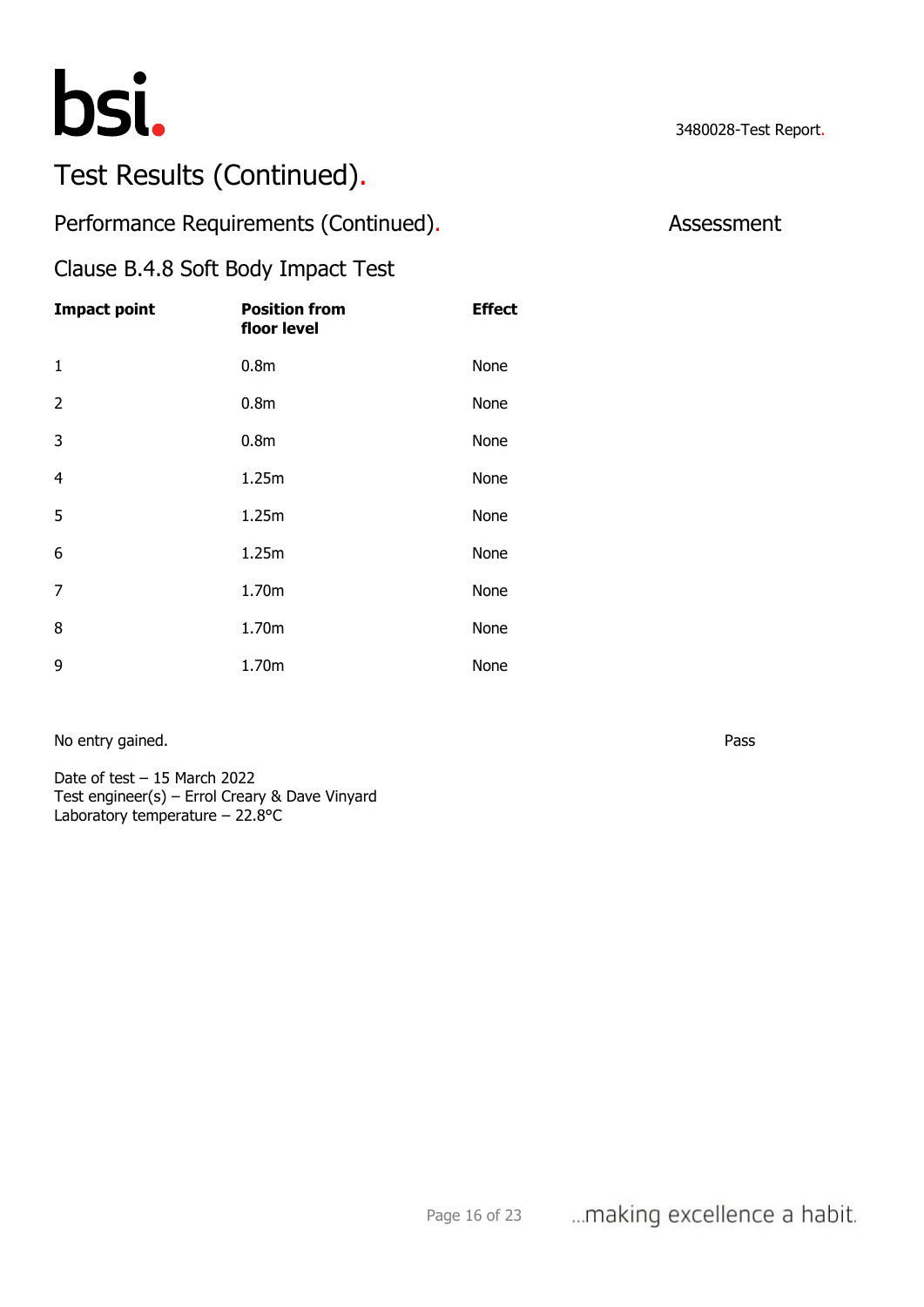

#### Performance Requirements (Continued).

#### Clause B.4.9 Hard Body Impact Test

The sample was mounted, vertically and square, in the test rig as described in B.3.1.

The test was carried out in accordance with the requirements, objectives and procedures detailed in B.4.9.1, B.4.9.2.1, B.4.9.2.2 and B.4.9.2.3 using procedure B.4.9.3, using the test apparatus detailed in B.11 and using the impact sequence in figure B.14.

#### Diagram of points of application of loads

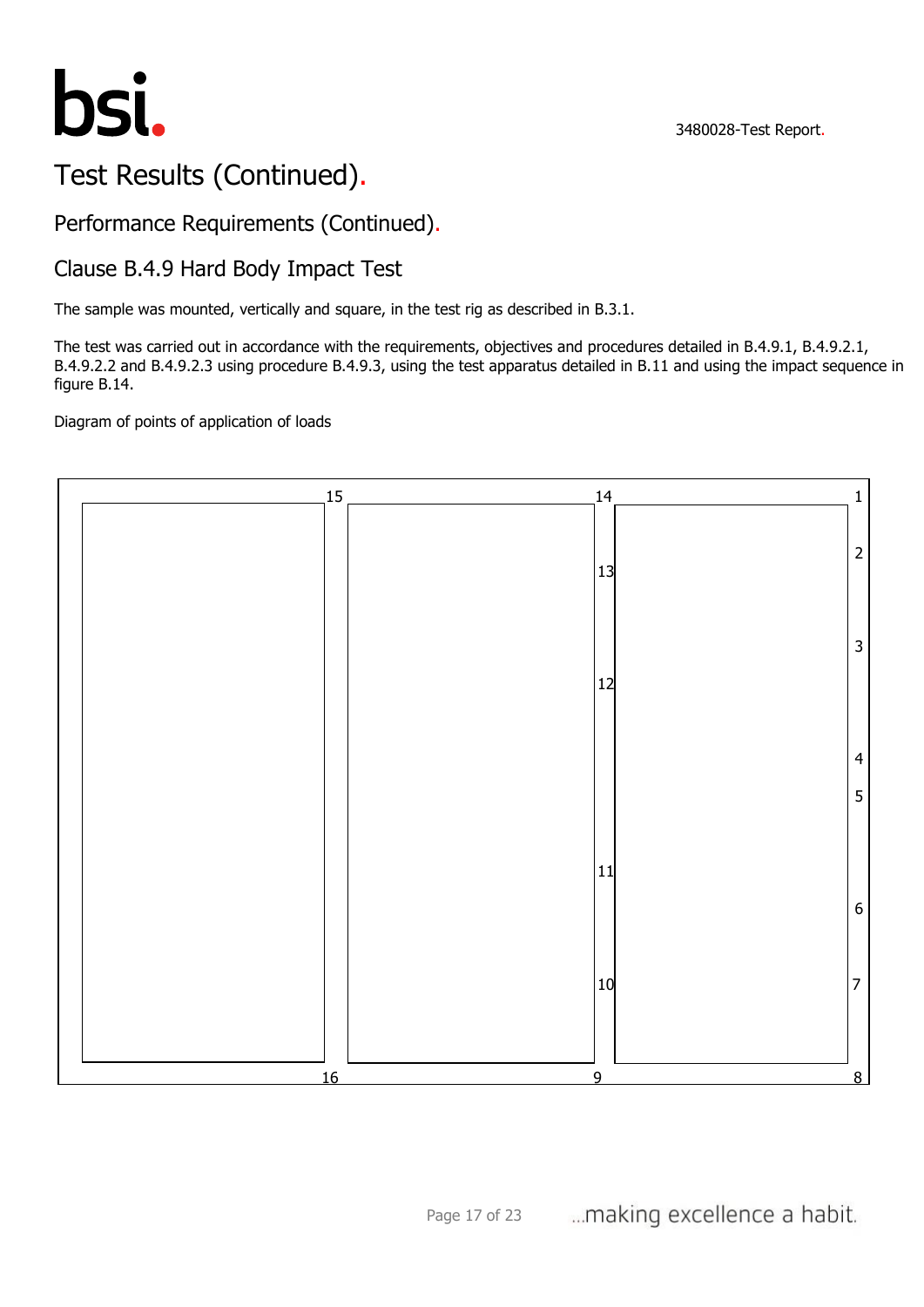

| Clause B.4.9 Hard Body Impact Test (continued)<br>Assessment |                 |               |      |
|--------------------------------------------------------------|-----------------|---------------|------|
| <b>Impact point</b>                                          | <b>Position</b> | <b>Effect</b> |      |
| $\mathbf{1}$                                                 | Corner          | None          |      |
| $\overline{2}$                                               | Cam             | None          |      |
| 3                                                            | Hook            | None          |      |
| $\overline{\mathbf{4}}$                                      | Dead            | None          |      |
| 5                                                            | Cylinder        | None          |      |
| 6                                                            | Hook            | None          |      |
| $\overline{7}$                                               | Cam             | None          |      |
| $\, 8$                                                       | Corner          | None          |      |
| $\mathsf 9$                                                  | Roller / Corner | None          |      |
| 10                                                           | Hinge           | None          |      |
| 11                                                           | Hinge           | None          |      |
| 12                                                           | Hinge           | None          |      |
| 13                                                           | Hinge           | None          |      |
| 14                                                           | Roller / Corner | None          |      |
| 15                                                           | Shoot           | None          |      |
| 16                                                           | Shoot           | None          |      |
| No entry gained                                              |                 |               | Pass |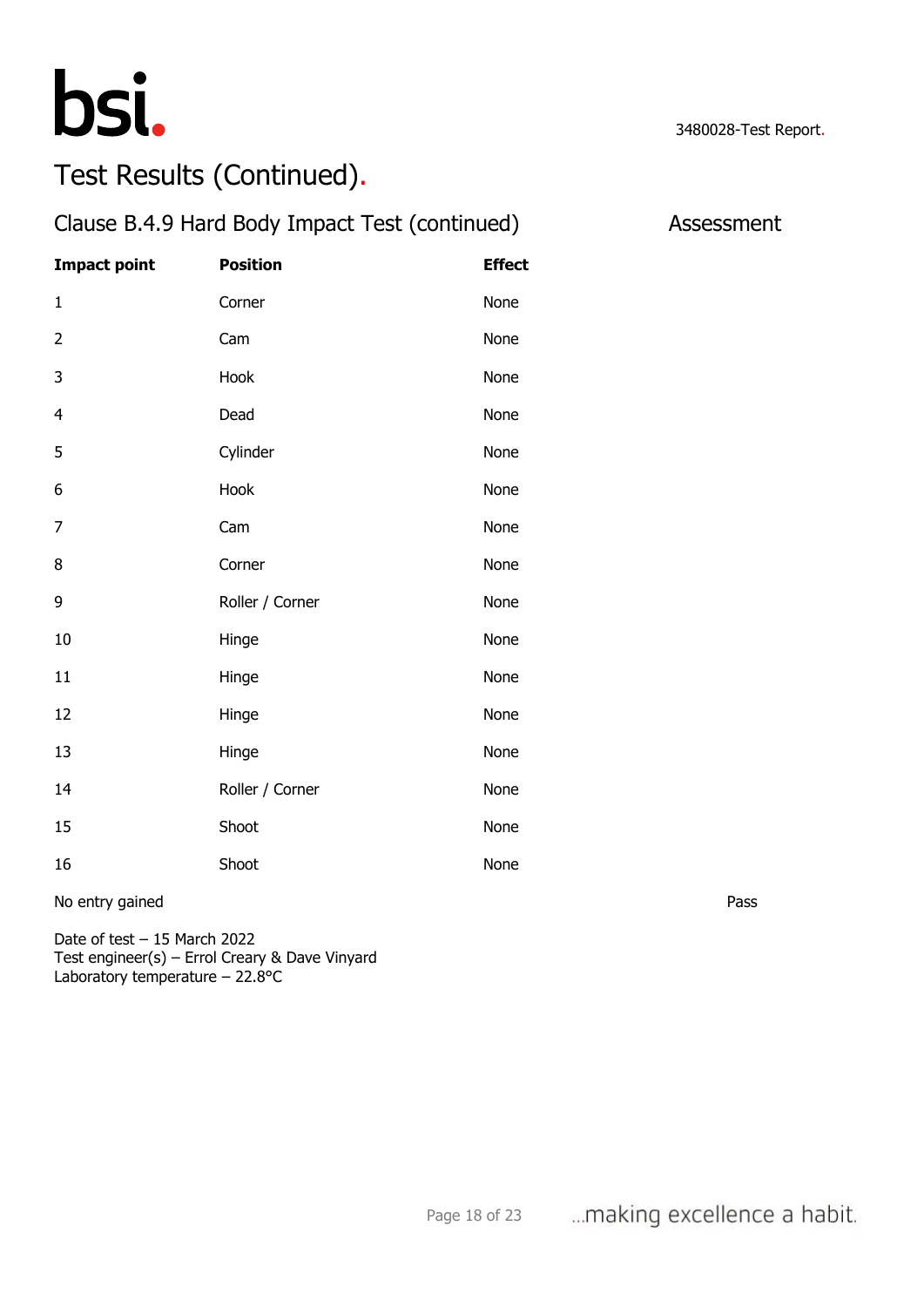

### Performance Requirements (Continued).

#### Clause B.4.6 Manual Check Test

The sample was mounted, vertically and square, in the test rig as described in B.3.1.

The test was carried out in accordance with the given objectives of this clause using the procedure detailed in B.4.6.3 and the tools described in B.4.6.2.

No one technique was used for more than three minutes.

No alternative method of entry could be found.

Date of test – 15 March 2022 Test engineer(s) – Errol Creary & Dave Vinyard Laboratory temperature – 22.8°C

#### Clause B.4.7 Additional Mechanical Loading Test

Not applicable – no alternative method of entry found during manual check testing.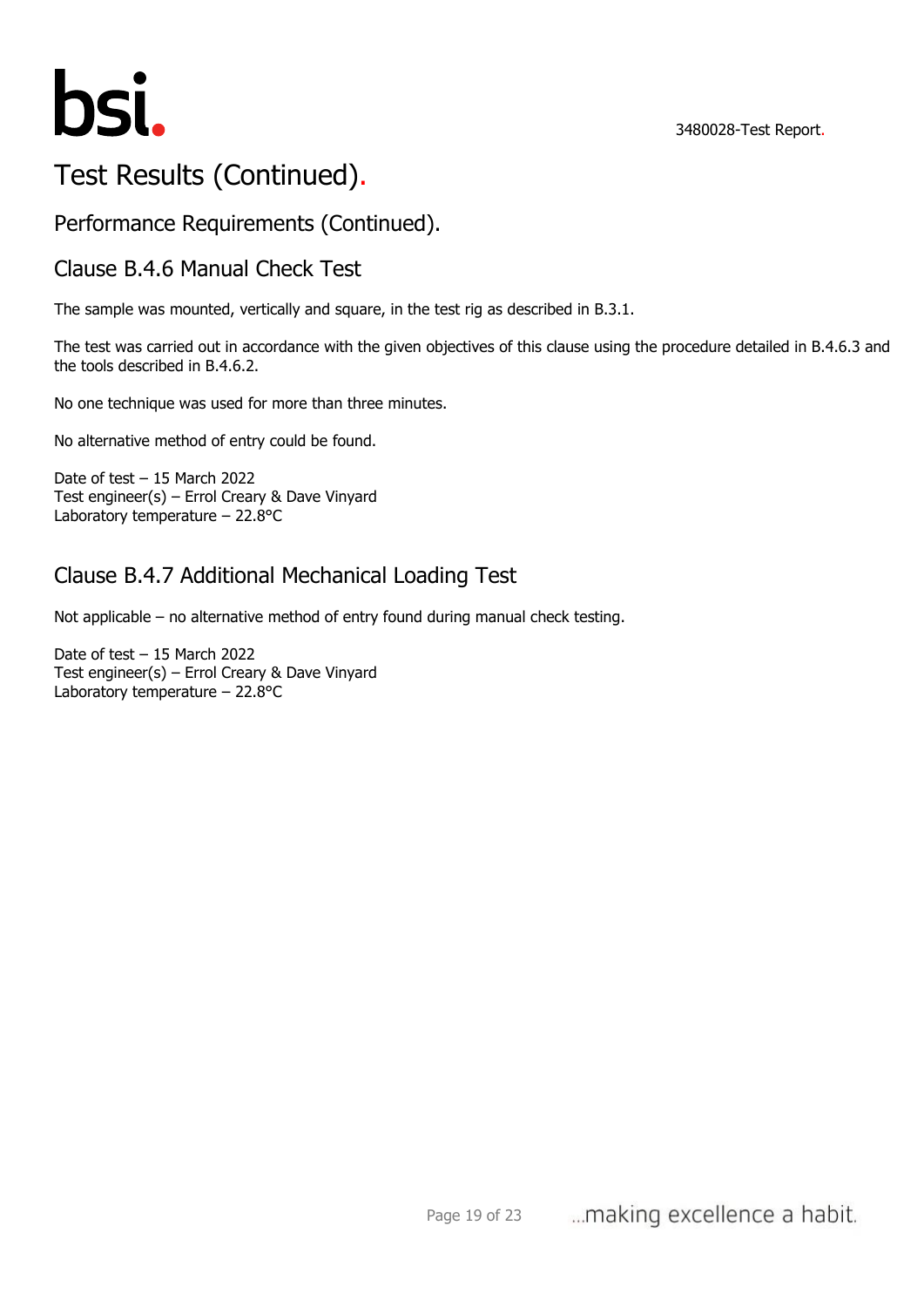

Performance Requirements (Continued). Assessment

#### Annex A Security Hardware and Cylinder Test

#### **Annex A.3.2 (Part 1)**

The sample was mounted, vertically and square, in the test rig as described in Clause 3.1.

The test was carried out in accordance with the given objectives of this Annex using the procedure detailed in Annex A.3.1 and the tools described in A.2.

Mole grips were used to remove the handle and snap the cylinder.

No entry gained within three minutes. **Pass Pass Pass** 

Date of test – 15 March 2022 Test engineer(s) – Errol Creary & Dave Vinyard Laboratory temperature – 22.8°C

#### **Annex A.3.2 (Part 2)**

Unable to insert the traction screw Pass and the traction screw Pass and the traction screw Pass and the traction screw Pass and the traction of the traction screw Pass and the traction screw Pass and the traction screw Pa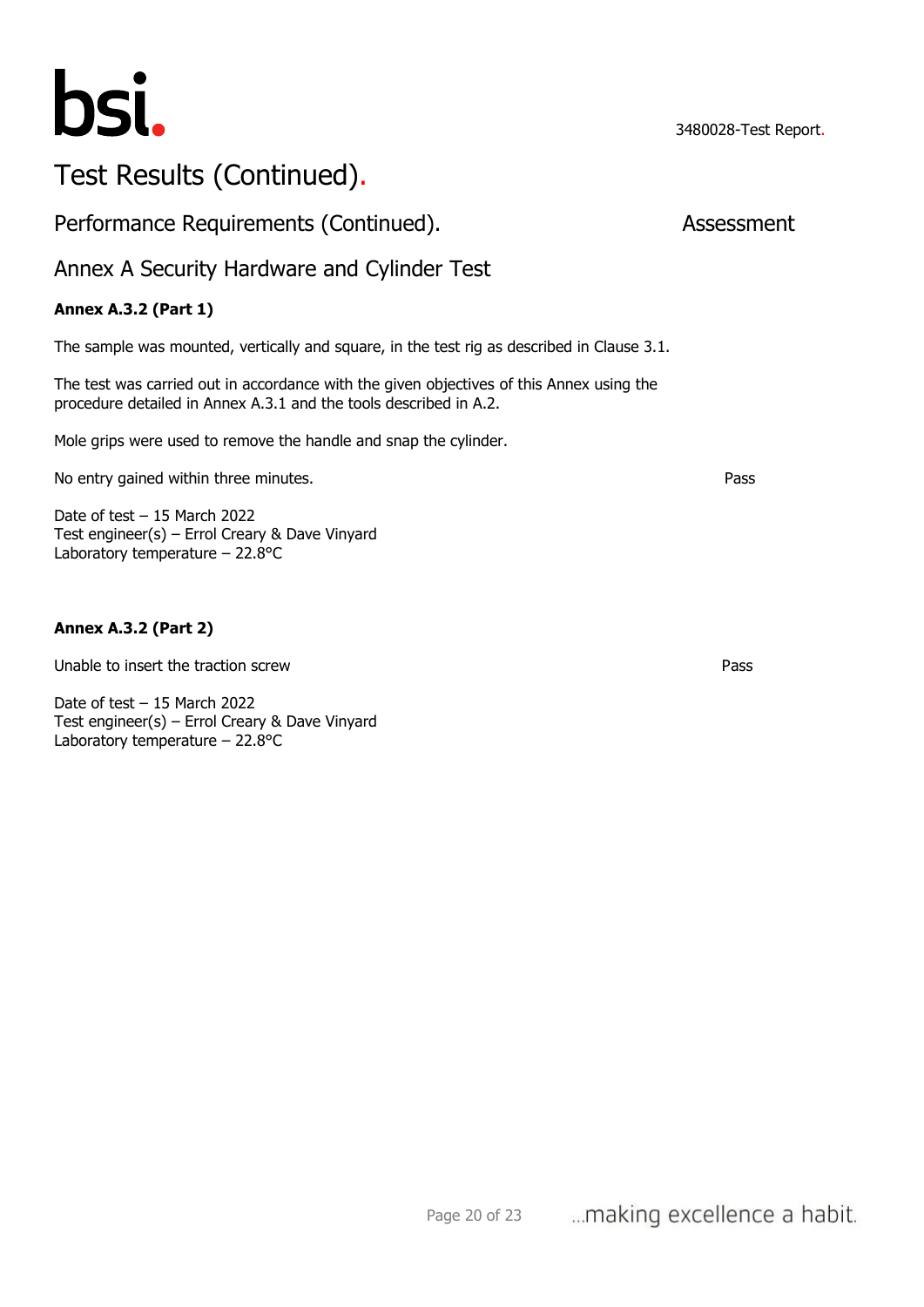

3480028-Test Report.

# Photograph of sample.

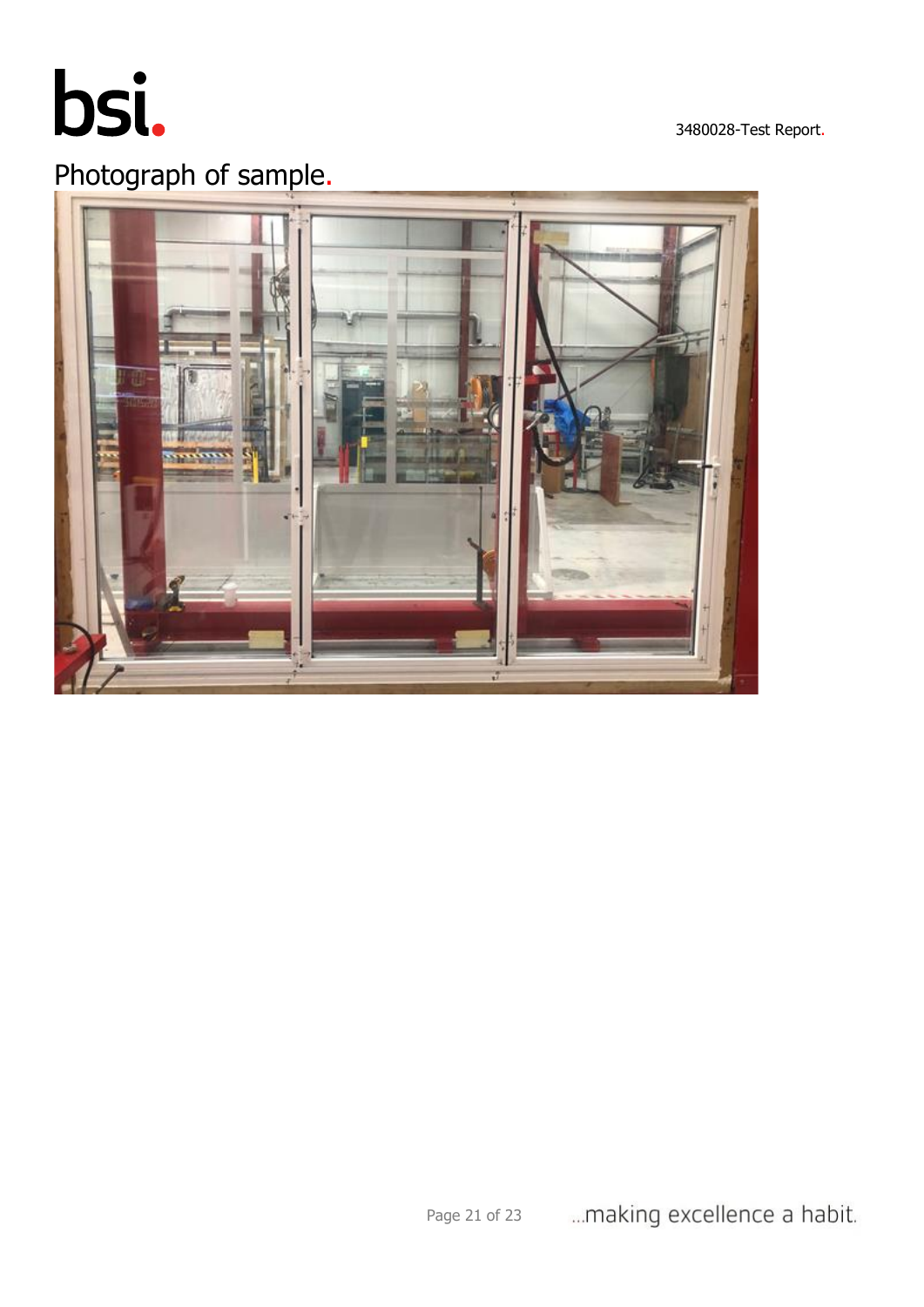

# Test Sample.

| Sample Id ER Number Description |          |                        |
|---------------------------------|----------|------------------------|
|                                 | 10198106 | Aluminium Bi-Fold Door |

# Description of Test Sample.

| Sample Description                                                                              |
|-------------------------------------------------------------------------------------------------|
| 1 off three leaf open in fully glazed in bi-folding door assembly and a fully rebated threshold |

# Test Requirements.

PAS24 Direct Test

| <b>Clause</b> | <b>Requirements</b>                      |
|---------------|------------------------------------------|
|               | <b>Results table</b>   PAS24 Direct Test |

# Glossary of Terms.

PASS: Complies. Tested by BSI engineers at BSI laboratories.

PASS1: Complies. Witnessed by BSI engineers in manufacturers laboratory.

PASS2: Complies. Tests carried out by third party lab; results accepted by BSI.

PASS\*: Report resulted in uncertainty and states that Compliance is more probable than non-compliance.

FAIL: Non compliance – Product does not meet the requirements of this clause.

FAIL\*: Report resulted in uncertainty and states that Non-compliance is more probable than compliance.

N/A: Not applicable to design under consideration.

N/T: Not tested due to similarity to previously tested item; reference earlier test report.